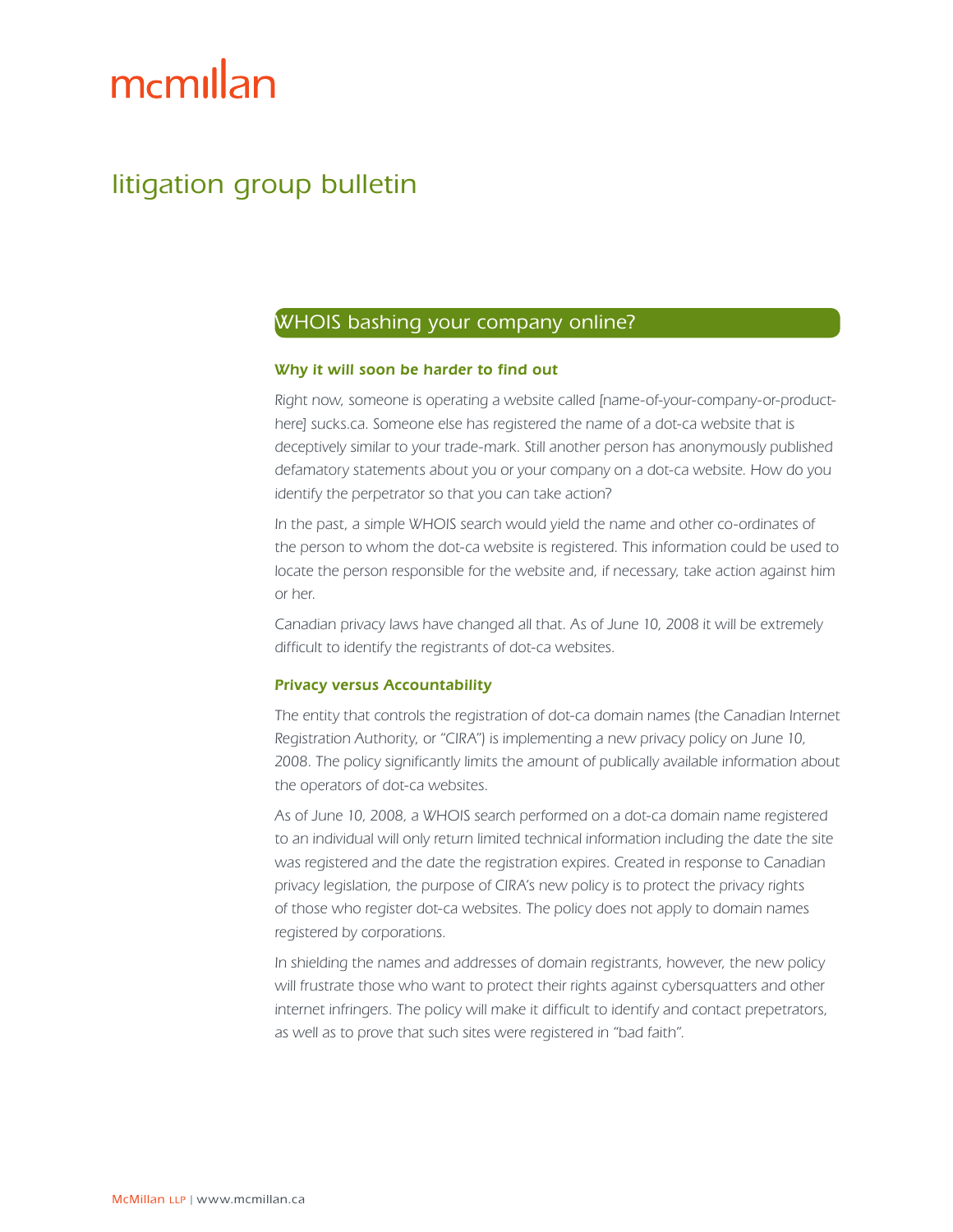#### What Can You Do?

CIRA recognizes that the new policy will create problems for those who have complaints to make about dot-ca websites that infringe their intellectual property rights or are offensive for other reasons. To address this, CIRA has made changes to its Dispute Resolution Policy Rules. The Dispute Resolution Policy is used by the owners of intellectual property to have domain names that were improperly registered by someone else transferred to them.

The new rules make two significant changes to the way CIRA handles disputes between website registrants and third parties: (i) it implements an administrative system to pass correspondence between interested third parties and website operators; and (ii) it grants a complainant new rights to provide supplemental evidence that a website was registered in bad faith.

#### Interested Party Contact

Because the new privacy policy makes it harder for third parties to contact website operators, CIRA will establish an administrative system to pass communications between website operators and interested parties. CIRA will act as an intermediary, passing messages between the parties and preserving the site operator's anonymity. This is intended to strike a balance between protecting the website operator from unwanted exposure and facilitating communications with such persons. CIRA can offer no guarantee, however, that the operator of a vexatious website will respond to correspondence passed through this system. If the operator chooses to ignore you, CIRA provides no remedies.

#### New Rights Regarding Evidence of Bad Faith Registrations

To succeed in establishing that a website was registered in bad faith, complainants must prove that the person operating the website has no legitimate interest in the domain name. Under the new privacy policy, complainants are not able to determine the identity of individuals who operate websites by doing a WHOIS search. A website operator's identity will, however, be revealed when and if he or she files a response to a complaint. This puts rights holders in the difficult (and ironic) position of having to commence a proceeding in order to obtain the information necessary to determine whether they should be commencing a proceeding.

Previously, complainants had no right to make further submissions to a dispute resolution panel after filing their initial complaints. Under the new rules, complainants may now do so once the registrant's identity has been disclosed. This will allow complainants to submit evidence to establish that the registrant is operating in "bad faith".

#### Impact of the Privacy Policy

CIRA's new privacy policy will be heralded by operators of websites devoted to legitimate public criticism and political commentary and who wish to remain anonymous. The policy will also be applauded by those who wish to do others harm, and get away with it by remaining unidentifiable.

Indeed, these new rules will provide the dot-ca domain with a privacy "advantage" over other domains (such as the .com, .org and .net domains) who are unaffected by these changes. The dot-ca domain will accordingly become even more attractive to cybersquatters and operators of gripe sites. For those who want to misuse someone else's trade-mark or bash a product or company anonymously, Canada will be the place to do so.

**Written by [Brad Hanna](mailto:brad.hanna@mcmillan.ca), Partner, Corporate Commercial Litigation, with assistance from Rob Barrass, Summer Student.**

The foregoing provides only an overview. Readers are cautioned against making any decisions based on this material alone. Rather, a qualified lawyer should be consulted.

#### © Copyright 2008 McMillan LLP